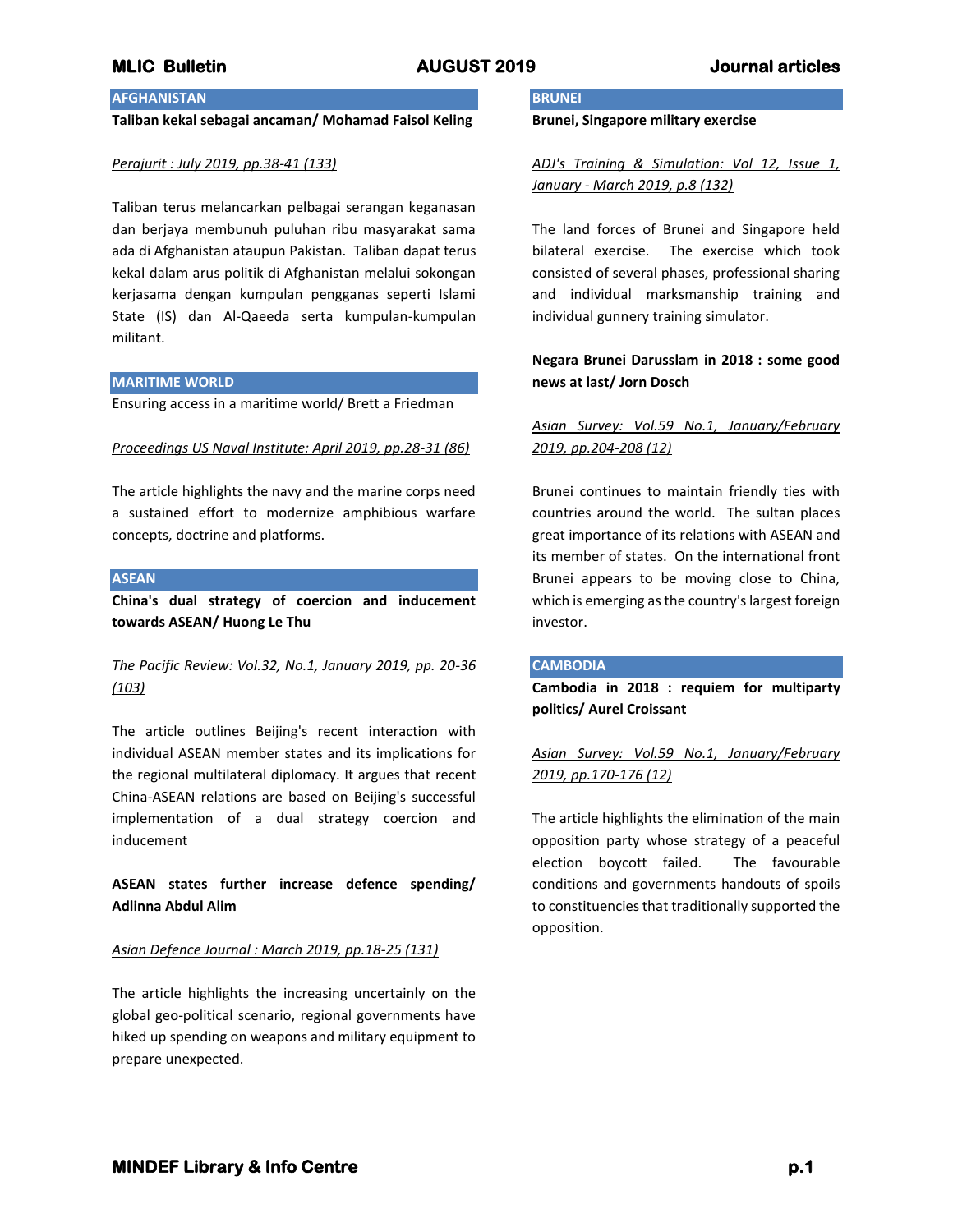# **MLIC Bulletin AUGUST 2019 Journal articles**

## **CHINA**

**Xi Jinping's major country diplomacy : the role of leadership in foreign policy transformation/ Weixing Hu**

# *Journal Of Contemporary China : Vol.28, No. 115, January 2019, pp.1-14 (102*)

The article highlights on Chinese foreign policy and the conduct of China's diplomacy have undergone tremendous transformation under Xi Jinping's leadership.

# **U.S minilateralism in Asia and China's responses : a new security dilemma?/ Joel Wuthnow**

# *Journal Of Contemporary China : Vol.28, No. 115, January 2019, pp.133-150 (102)*

The article highlights that not all US security and military activities in the region create an equal and opposite reaction from China. Beijing remains more concerned about developments in US bilateral alliances than evolving US security minilateralism.

**Engagement on the defensive : from the mismatched grand bargain to the emerging US-China rivalry/ Suisheng Zhao**

# *Journal Of Contemporary China : Vol.28, No. 118, July 2019, pp.501-518 (102)*

The article highlights the shifting mode in the US has evolved with the collapse of the mismatched grand bargain in which China's desire to work with the US for its modernization coexisted with the US's desire to mould China's modernization in America's image.

### **Confronting China/ Robert D Kaplan**

### *The National Interest : July-August 2019, No 162, pp.11-23*

The article highlights grand strategy for the United States in the twenty first century is about restraining from violence in order to concentrate on the home front and yet compete with China.

## **CHINA**

**India's policy response to China's investment and aid to Nepal, Sri Lanka and maldives : challenges and prospects/ Smruti S Pattanaik**

*Strategic Analysis: Vol 43, No. 3, May-June 2019 , pp. 240-259*

This article examines India's policy response to China's presence in the region. This study is confined to analysing three countries of South Asia, Nepal, Sri Lanka and Maldives to understand the impact of aid and grants on their economies and the strategic underpinnings of such aid.

## **A world safe for autocracy/ Jessica Chen Weiss**

# *Foreign Affairs : Vol. 98, No. 4, July-August 2019, pp. 92-102 (76)*

The article highlights China's rise and the future of global politics. The real challenges to an existential threat to the international order or liberal democracy.

# **China's digital silk road: the integration of Myanmar/ Chan Jia Hao and Deepakshi Rawat**

## *RSIS Commentary : No 084, 29 April 2019 (F31)*

Although relatively new to the information and communication technologies (ICT) field, Myanmar has made rapid progress in the technological domain in the past few years. This, coupled with the country's unique geographical location between South Asia and Southeast Asia makes Myanmar an increasingly vital intersection in China's Digital Silk Road.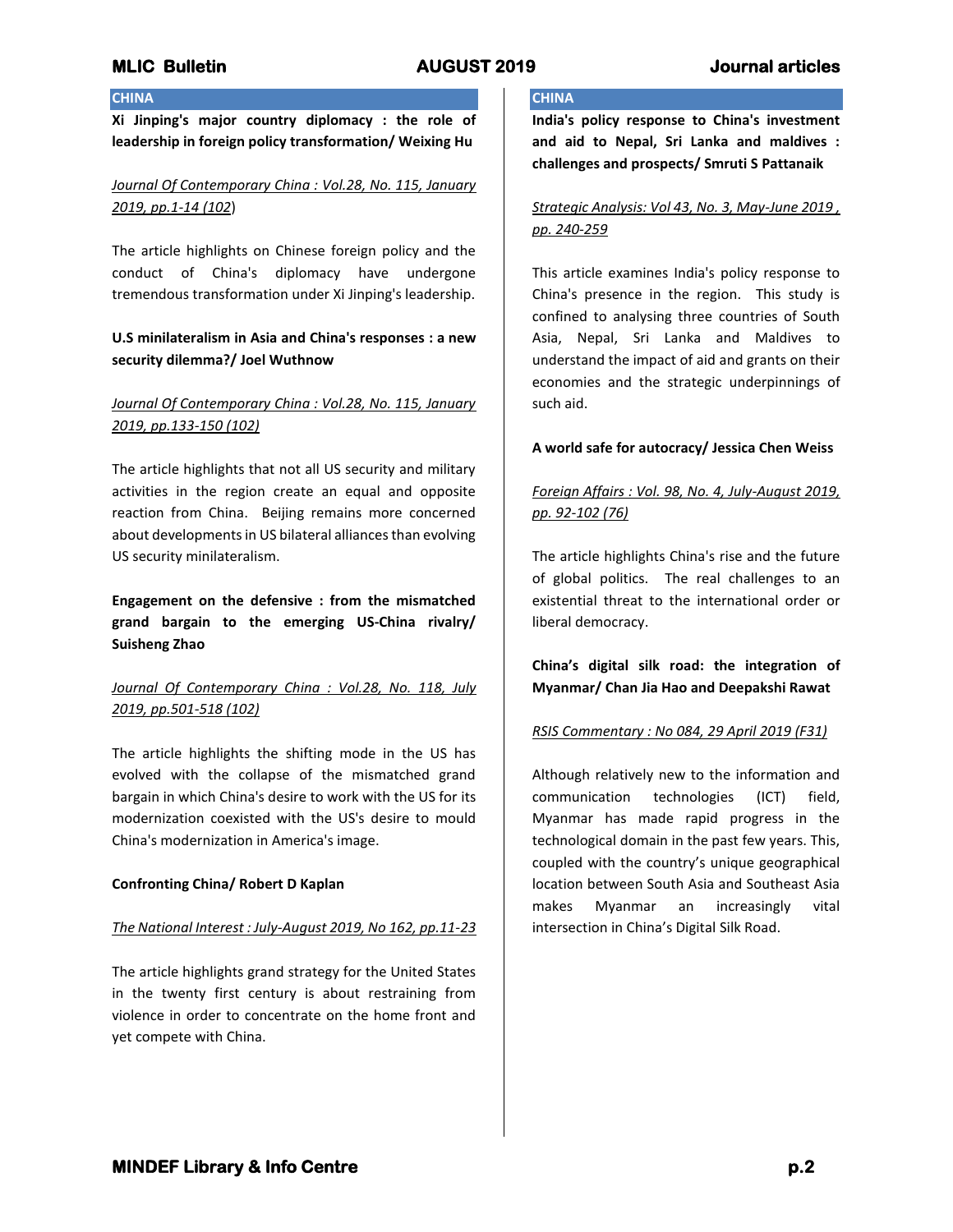### **CHINA**

**BRI as a regional enterprise: headwinds in the way?/ Christopher H. Lim and Mok Sze Xin**

## *RSIS Commentary : No 070, 11 April 2019 (F31)*

Strong political cooperation is the bedrock of China's Belt and Road Initiative (BRI) future success. Three headwinds political discordance, trade uncertainty and technological disruption − stand in the way. As the proponent of win-win solutions, China should ensure BRI becomes a fulfilling regional enterprise for all parties.

**Understanding power (shift) in East Asia : the Sino-US narrative battle about leadership in the South China Sea/ Mikael Weissmann**

# *Asian Perspective Vol.43, No. 2, Spring 2019, pp.223-248 (11)*

This article highlights the competing US and Chinese narratives about the South China Sea. China has been making progress in shifting the narrative of what the future could look like with China's vision for a post US regional and global order.

**Is international leadership changing hands or disappearing? China and the USA in comparative perspective/ Mark Beeson**

# *Asian Perspective Vol.43, No. 2, Spring 2019, pp.387-415 (11)*

The article highlights the prospect of a leadership vacuum, caused by American policies that seek to dismantle, weaken or ignore various international institutions has become an increasingly important issue. This article explore the historical nature of US hegemony.

## **CHINA**

**Korea and the return of China's tributary states/ Yossef Bodansky**

*Defense & Foreign Affairs Strategic Policy: No.2, 2019, pp. 7-15 (22)*

The article highlights the relationship between China and Korea was the first recorded international contact of the Chinese state. A major objective of Beijing is to rely on the new regional posture to enhance the PRC's global ascent while banishing the US.

# **The PRC's internal conversation/ Yossef Bondansky**

# *Defense & Foreign Affairs Strategic Policy: No.1, 2019, pp. 9-13 (22)*

The article highlights the PRC was being confronted by compromising hard-line US policies which would derail any chance for a success in bilateral negotiations during the truce in the US-PRC trade war.

## **The Qing dynasty / Patrick Mayles**

# *Proceedings US Naval Institute: July 2019, pp.64- 70 (86)*

The article highlights a newly powerful China grows more assertive and engaged in the global community and its role in the world becomes more pressing and perplexing. Its present worldview and can help US response to Chinese challenges.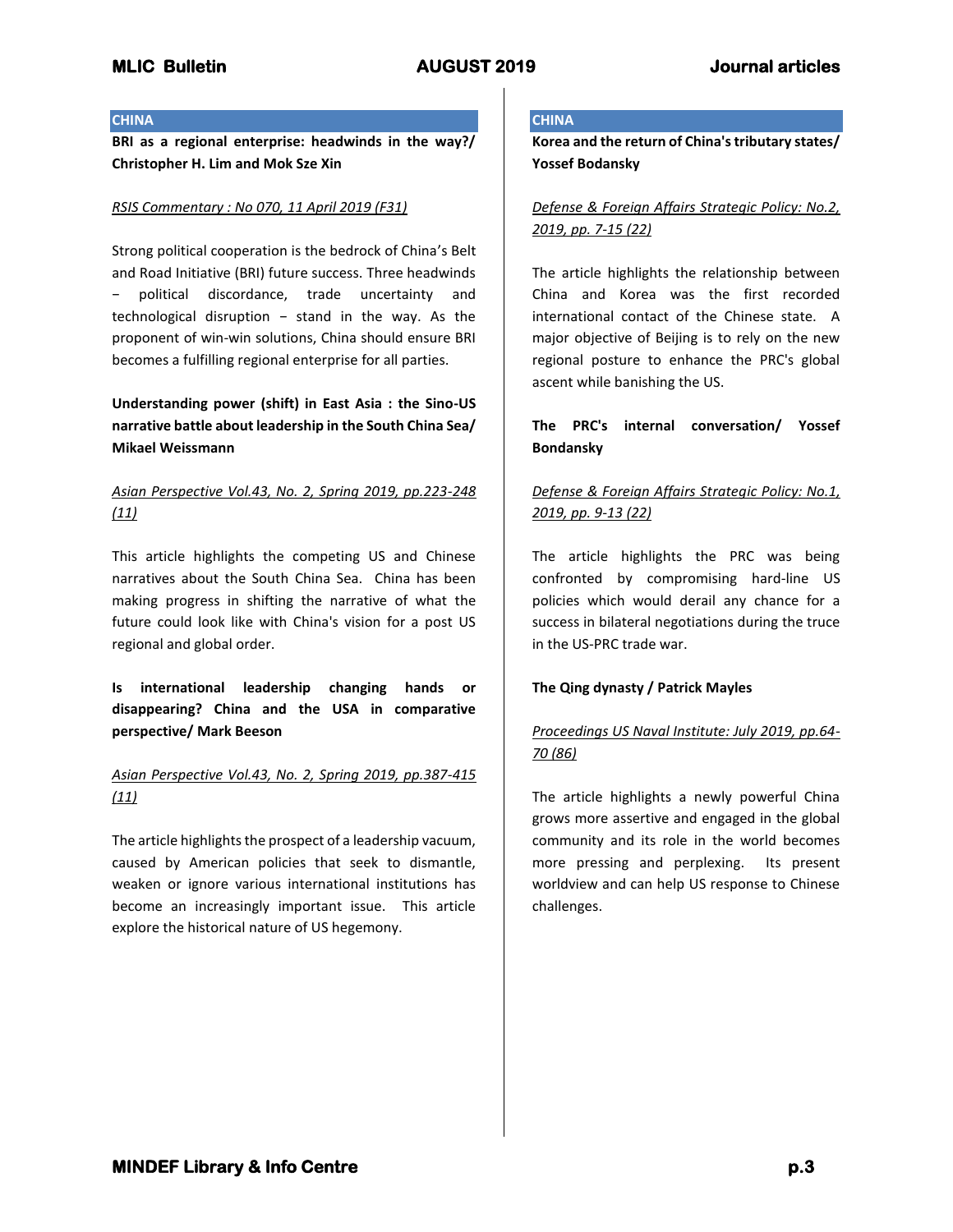## **CHINA**

**Examining the immanent dilemma of small states in the Asia-Pacific the strategic triangle between New Zealand the US and China/ Reuben Steff**

*The Pacific Review: Vol.32, No.1, January 2019, pp. 90-112 (103)*

This article explores the implications of New Zealand a small South Pacific state that prides itself on maintaining an independent foreign policy.

## **China in 2018/ Shaun Breslin**

# *Asian Survey: Vol.59 No.1, January/February 2019, pp.21- 34 (12)*

China's is now a major global power with clearly announced ambitions to lead reform of global governance. The trade war has a big impact on the structure of Chinese trade.

**Russia and the CIS in 2018 : regionalism or transregionalism/ Natasha Kuhrt**

# *Asian Survey: Vol.59 No.1, January/February 2019, pp.44- 62 (12)*

Russia's Asian pivot remains focused on China despite energetic Russia diplomacy in 2018.

**Overlapping regionalism and cooperative hegemony: how China and India complete in South and Southeast Asia/ Jurgen Ruland**

# *Cambridge Review of International Affairs: Vol.32, No.1, April 2019, pp. 178-200 (93)*

This article examines the phenomenon of overlapping regionalism in South and Southeast Asia. China and India sceptical world views highlighting vulnerability, victimization and national survival are deeply entrenched in the mental maps of the regions foreign policy elites.

## **CHINA**

**Partner politics : Russia. China, and the challenge of extending US hegemony after the cold war/ Michael Mastanduno**

*Security Studies : Vol.28, No.3, June-July 2019, pp.479-504 (118)*

This article is concerned with hegemony as a type of international order among nation states. They are most commonly juxtaposed to balance of power orders which are based on some rough equilibrium among the states involved.

# **A czar for EW : China's long view : defending Taiwan/ John A Tirpak**

## *Airforce Magazine: June 2019, pp.18-19*

The article highlights the air force plans to reorganize its chaotic electronic warfare, creating a new service EW czar to coordinate its efforts in the domain.

## **India and China : face off/ David Brewster**

# *Indo-Pacific Defense Forum: Vol 44, Issue 1, 2019, pp. 24-27 (F5)*

The article highlights the security relationship between India and China. They have many unresolved issues. China's growing presence in South Asia and elsewhere in the Indian Ocean region.

## **Rising sharp power**

*Indo-Pacific Defense Forum: Vol 44, Issue 1, 2019, pp. 54-59 (F5)*

The article highlights authoritarian regimes China and Russia increasingly manipulate bully and distract to advance their agendas in democratic nations.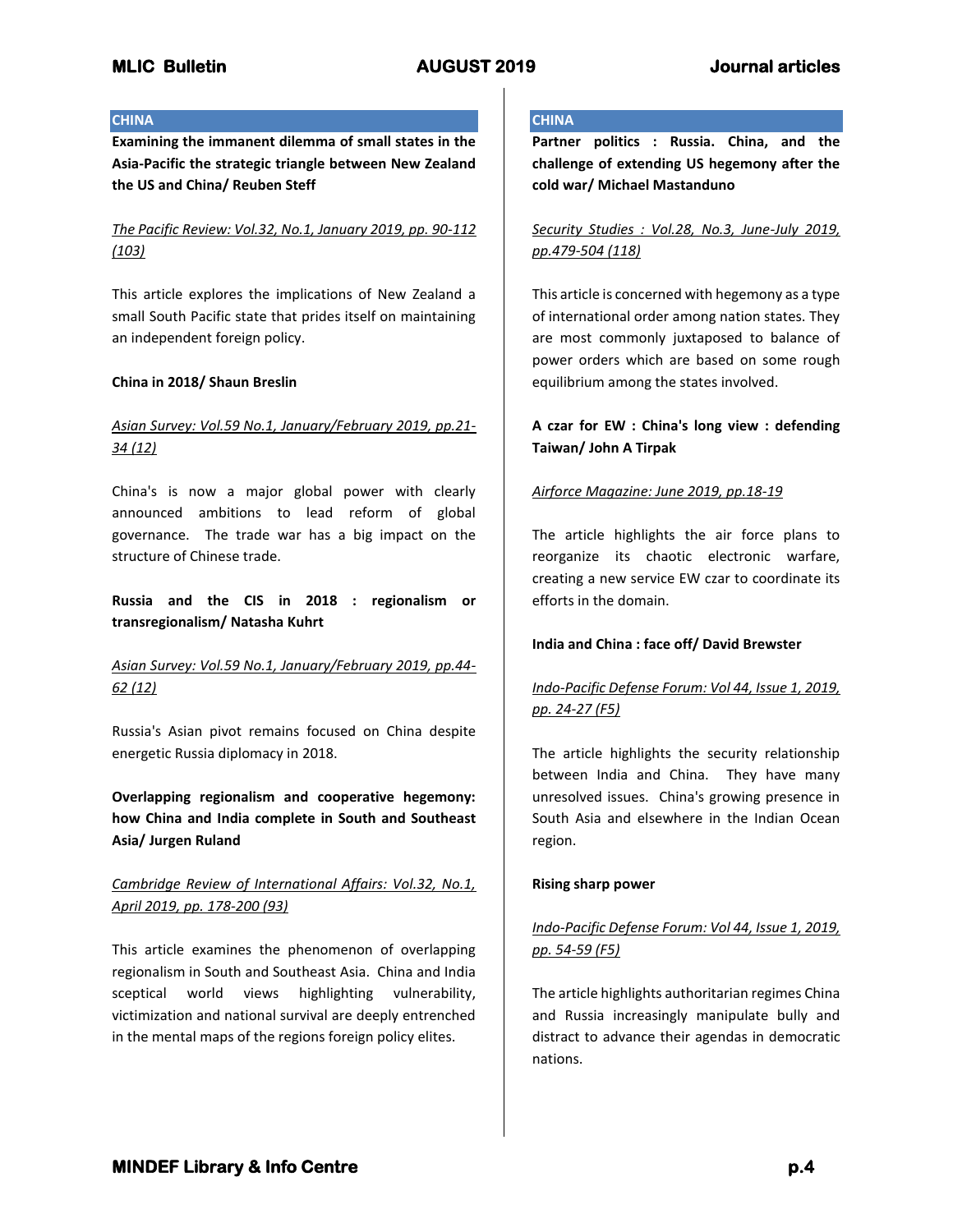## **CHINA**

## **Annual ballistic missile defence status/ Grant Turnbull**

*Military Technology: Vol. XLIII, Issue 7-8, 2019, pp.15-18 (38)*

Missile technologies, ballistic and hypersonic variants pose a significant challenge to deployed forces to noncombatants in population centres far from the frontline.

## **Sweeping the skies/ Jon Lake**

# *Asian Military Review: Vol.27, Issue 4, June/July 2019, pp.32-34 (60)*

Guarding sovereign territory and detecting economic zone incursions requires modern long range aerial surveillance. In the northern part of the region North Korea poses a more immediate threat than China through its growing ballistic missile capability.

# **China's policy toward the Korean peninsula : the return to a policy of two Koreas/ Hwang Jacho**

# *The Journal of East Asian Affairs: Vol 32 No.2, Winter/Summer 2018, pp.37-59 (35)*

This article is to gain an overview over China's toward the Korean Peninsula. The article attempts to review China's policies toward North Korea and South Korea respectively along with the current state of affairs, dilemma and the directions of future relations.

## **Chinese president visits North Korea**

# *Arms Control Today: Vol.49, No. 6, July/August 2019, pp.28-30 (5)*

The article highlights North Korea's state party outlining his ambitions for a grand plan that would lead the permanent peace in the region. The details on the plan mention North Korea's nuclear weapons or denuclearization, Beijing is looking to strengthen strategic communication and cooperation with North Korea

## **CYBER**

**Commanders need cyber weapons for maneuver warfare/ George D Hasseltine**

# *Proceedings US Naval Institute: April 2019, pp.54- 57 (86)*

The article highlights identifying and defending against network intrusions are critical in modern conflict, but commanders also must have cyber weapons available to support operational maneuver and kinetic action.

**From cold to cyber warriors : the origins and expansion of NSA's tailored access operations (TAO) to shadow brokers/ Steven Loleski**

# *Intelligence and National Security: Vol.34, No.1, January 2019, pp.112-128 (99)*

This paper explores how NSA confronted the digital age by focusing on arguably NSA's key organizational innovation as a microcosm of broader changes.

## **Keeping the lights on/ Ilan Barda**

## *Intersec: June 2019, pp.30-32 (69)*

The article reveals the cyber threat being posed to critical national infrastructure across the globe

**Tactical manuever in the cyber domain : dominating the enemy/ Jennifer Leigh Philips**

# *JFQ : Joint Force Quarterly : 2nd Quarter 2019, Issue 93, pp.14-20 (79)*

The article highlights the tactical maneuver in the cyber domain as part of a combined arms multidomain approach to military operations is a concept that must be further explored and elucidated in military doctrine and tactics. Effective education of the force regarding the cyber domain is essential to grooming future planners, operators, and leaders who are able to grapple with the domain.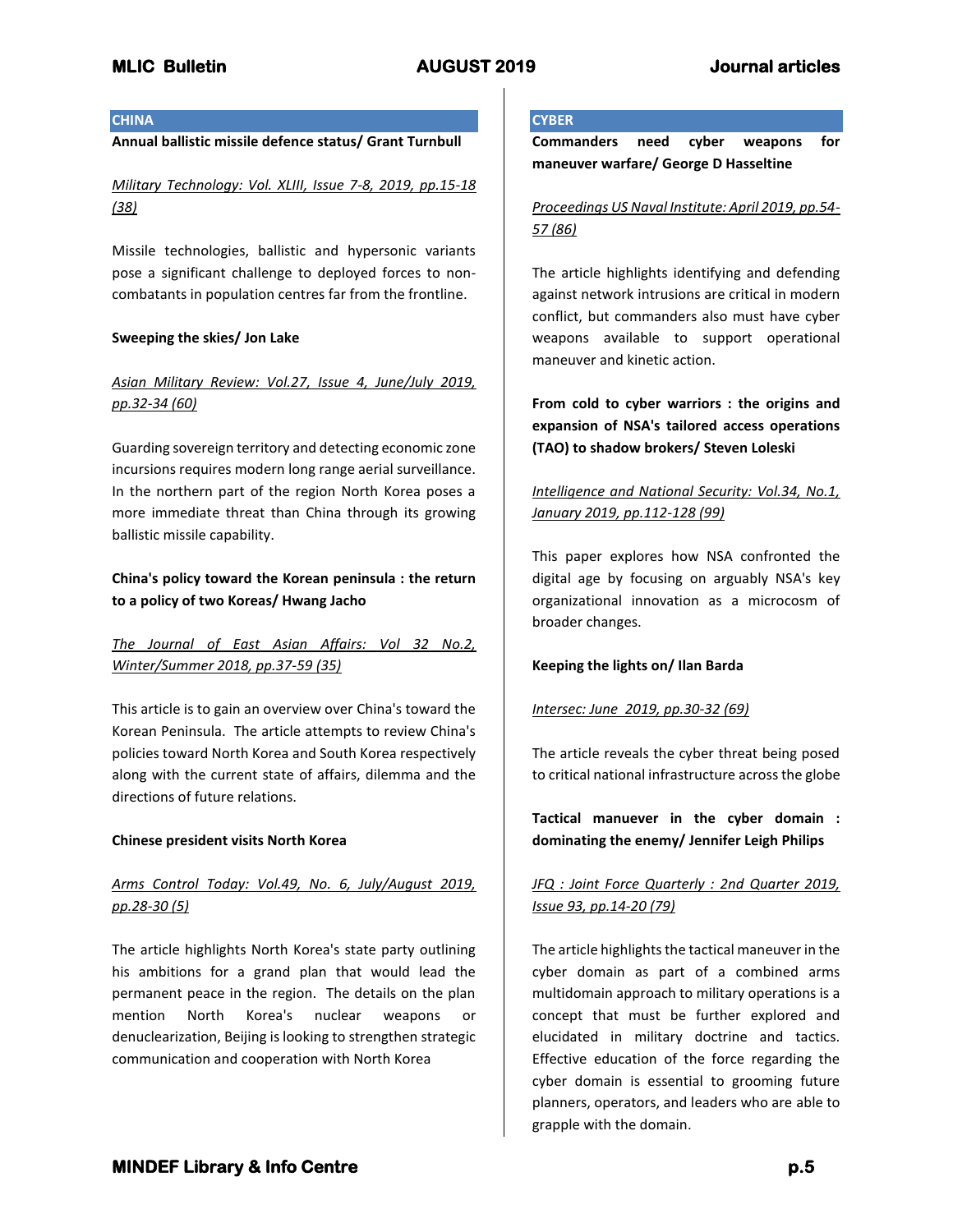## **CYBER**

**From DOPMA to google : cyber as a case study in talent management/ David Blair**

# *JFQ : Joint Force Quarterly : 2nd Quarter 2019, Issue 93, pp.21-31 (79)*

This analysis borrowed many principles from current pilot reform initiatives and further development of concepts enrich the discussion. The unprecedented distribution velocity and wide availability of information democratization of violence.

## **A call for cyber fire/ Aric A Ramsey**

## *Proceedings US Naval Institute: July 2019, pp.42-45 (86)*

Cyber fires offer new opportunities for advantage while simultaneously exposing U.S. war fighting networks in the world with a laptop and the internet connection. It is further developing clear, detailed cyber doctrine.

# **Privateering in cyberspace : should patriotic hacking be promoted as national policy/ Forrest B Hare**

## *Asian Security: Vol 15, No. 2, 2019, pp.93-102*

In this analysis look at the role privateering has played historically in naval warfare to see what lessons can be applied to the policy option of promoting independent but government sponsored patriotic hacking to achieve national security objectives.

## **The cyber arms race in 2019/ John Antal**

# *Military Technology: Vol. XLIII, Issue 7-8, 2019, pp.23-24 (38)*

The article highlights cyberspace is a critical warfare domain that will have a disruptive effect on the other domains land, sea and space. The race to create better offensive and defensive cyberwar capabilities is a race that no modern military force can afford lose. It is becoming clear that to become dominant in cyberspace requires machine learning and improve artificial intelligence.

### **CYBER**

**Cyber war and nuclear peace/ David C Gompert**

# *Survival: Vol.61, No.4, August/September 2019, pp.45-62 (106)*

The article highlights ISR enabled conventional strikes against nuclear-deterrent forces could be all the more deterrence to nuclear peace if combined with cyber-war attacks on NC3. The growing importance of computer networks both civilian and military has given rise to sophisticated efforts to hack into them.

## **Internet extremisim/ Paolo Zucconi**

## *Intersec: July/August 2019, pp.6-8 (69)*

The article examines the world of e-jihad and reveals how cyberspace assists extremist strategy and tactics. As the cyber domain has no borders, propaganda goes beyond and helps IS to turn itself from a Islamic terrorist organisation into a global.

### **ENVIRONMENT**

**More plastic bags than fish? East Asia's new environmental threat/ Lina Gong**

## *RSIS Commentary : No 062, 08 April 2019 (F31)*

Marine plastic pollution is the new environmental threat facing mankind. This is also afflicting East Asia where six countries are major pollutants. While some in the region have started tackling this new menace, more can be done by all.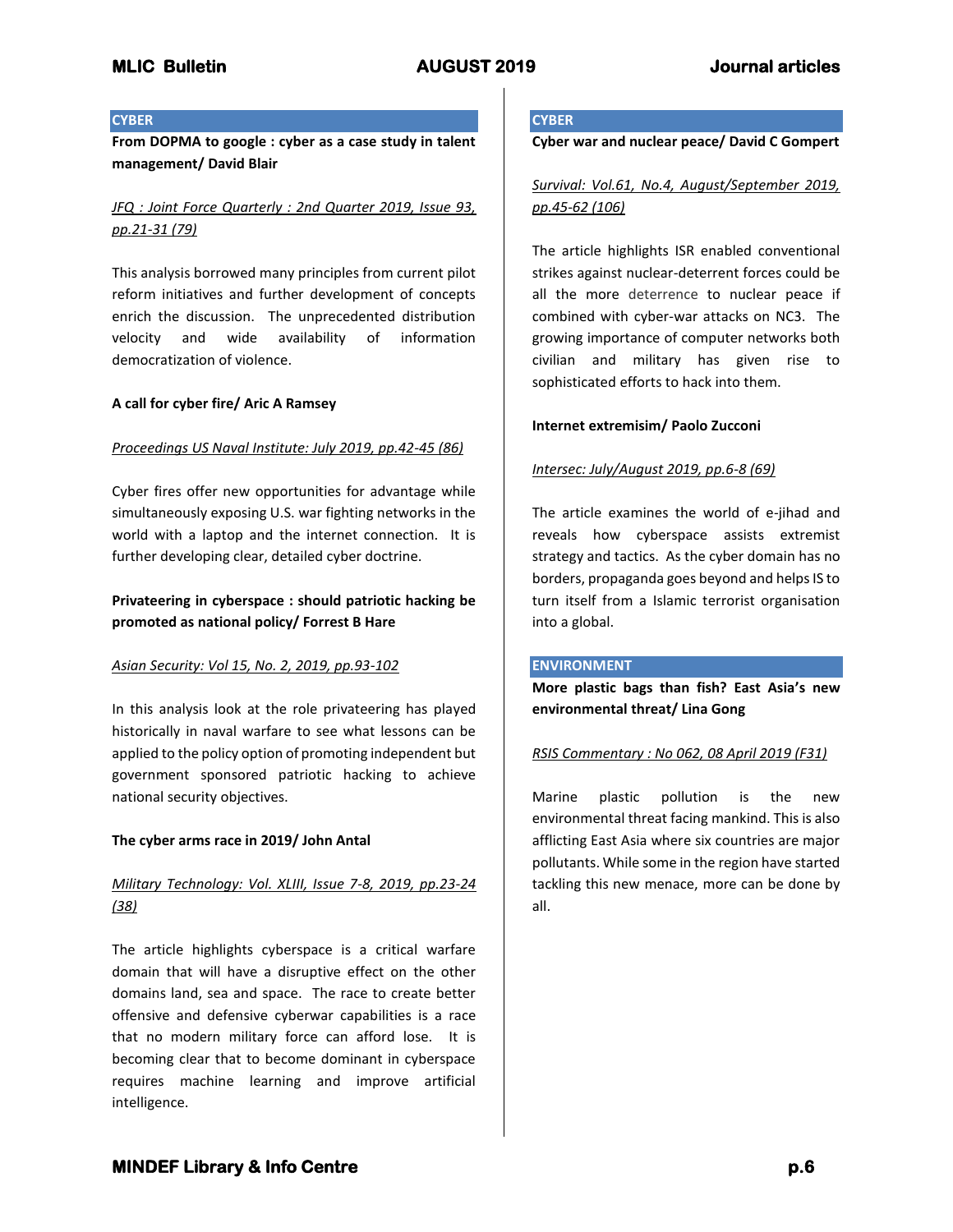### **INDONESIA**

**The sustained incremental multi-actor multi action building of South Korean soft power in Indonesia/ Virginie Vial**

*The Pacific Review: Vol.32, No.1, January 2019, pp. 56-75 (103)*

The article highlights the concept of soft power as the ability using cooptive practices to gear others towards decisions and actions that they would otherwise not engage in remains to date a fuzzy concept

## **Indonesia in 2018/ Geoffrey C Gunn**

# *Asian Survey: Vol.59 No.1, January/February 2019, pp.156-163 (12)*

In 2018 Indonesia looked ahead a legislative and presidential elections. In a country with 80 million millennials comprising more than 40% of the electorate the campaigns running in the presidential, vice presidential and general elections.

## **Indonesia toughens terror law: following attacks using children**

# *Indo-Pacific Defense Forum: Vol 44, Issue 1, 2019, pp. 8-9 (F5)*

Indonesia's parliament unanimously approved a tougher anti-terrorism law in 2018.

**The politics of mandarin fever in contemporary Indonesia/ Chang Yau Hoon**

# *Asian Survey: Vol.59 No.3, May/June 2019, pp.573-594 (12)*

This paper reflects on phenomenon in the geopolitical context of the economic rise of China and its promotion of soft power, the market forces that reward mandarin competency in contemporary Indonesia.

### **INSURGENCY**

**Organized insurgency, lethality and target selection : Abu Sayyaf Group and Jemaah Islamiyah/ Nori Katagiri**

*Small Wars & Insurgencies: Vol. 30, No.3, June 2019, pp. 518-542 (97)*

This article examines the relationship between organizational stability lethality and target selection and attack method of Southeast Asian insurgency by exploring the performance of the Abu Sayaff Group (ASG) and Jemaah Islamiah (IJ).

**Territoriality of radical Islam : comparative analysis of jihadist groups approach to territory/ Bohumil Dobos**

*Small Wars & Insurgencies: Vol. 30, No.3, June 2019, pp. 543-562 (97)*

This paper highlights the issue of political territoriality of selected jihadist non-state groups was discussed. It examines the territoriality of post-invasion Afghan, Taliban, Al Shabaab and the IS

## **ISIS**

**Women's radicalization to religious terrorism : an examination of ISIS cases in the United States/ Lauren R Shapiro**

*Studies in Conflict & Terrorism: Vol.42, No 1, 2, 3, January, February, March 2019, pp.88-119 (114)*

This article was to employ social learning theory as a framework to examine how women in the United States acquire, maintain and act pursuant to radicalization to religious terrorism ISIS. The current study examined radicalization of women in the United States to religious terrorism specifically, the focus was on women who engaged in operational and or support activities for ISIS by fostering the religious and cultural ideology of a radical interpretation of Islam.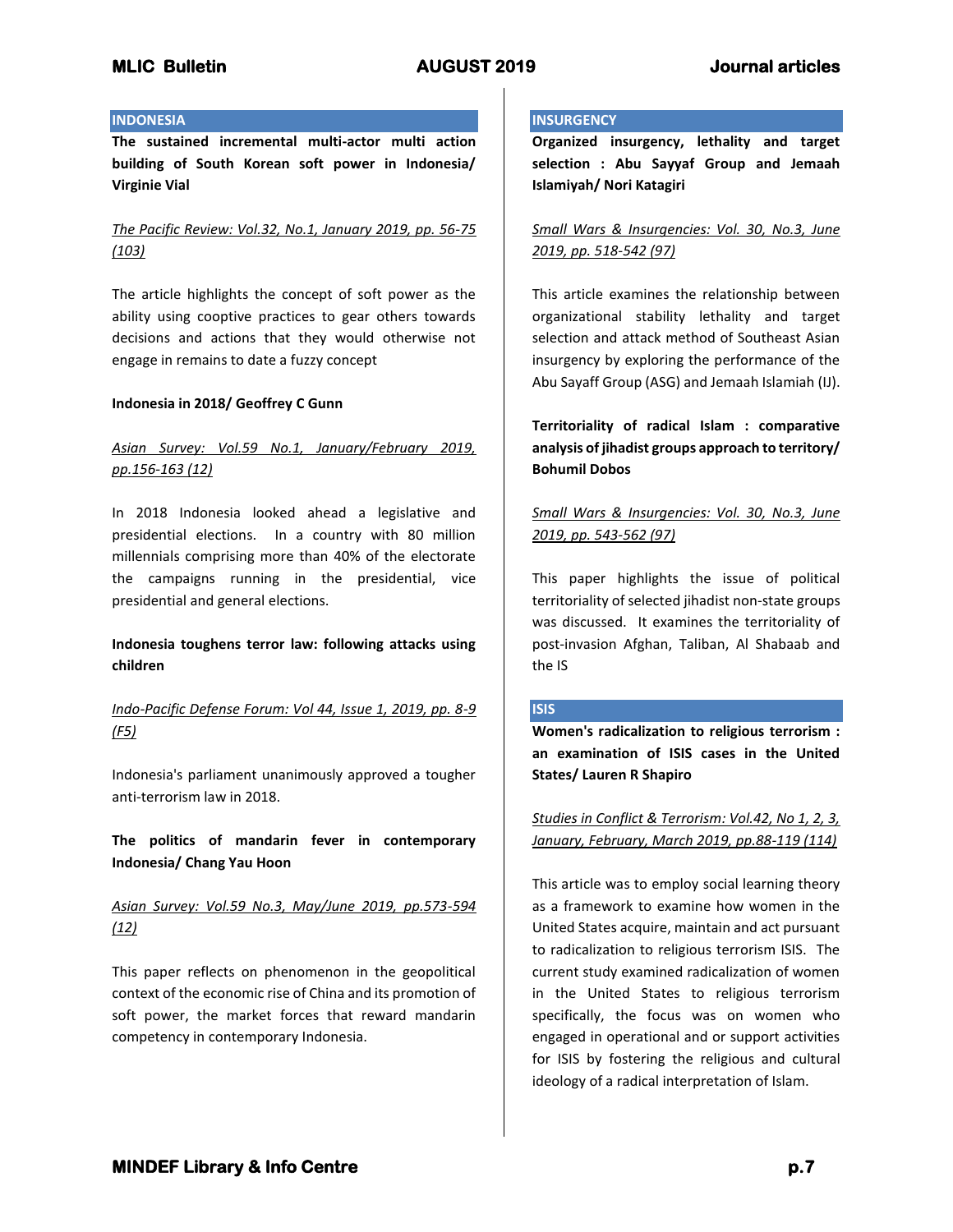## **ISLAMIC STATE**

**Introduction to the special issue : Islamic states on line activity and responses 2014-2017/ Maura Conway**

*Studies in Conflict & Terrorism: Vol.42, No 1, 2, 3, January, February, March 2019, pp.1-4 (114)*

The articles chosen for inclusion in the special issues have a focus on the so-called Islamic State (IS) and their online activity.

## **JAPAN**

**Return to geopolitics : the changes in Japanese strategic narratives/ Hidekazu Sakai**

# *Asian Perspective Vol.43, No. 2, Spring 2019, pp.297-322 (11)*

The article highlights military realists emphasize the importance of geopolitics with the eternal factor of geography along with military development. The Japan's security policy has been dominated by geopolitics by examining narrative changes in the post cold war period and reveal how military realists have defeated other narratives.

**The relationship between narratives and security pratices : pushing the boundaries of military instruments in Japan/ Petter Y Lindgren**

## *Asian Perspective Vol.43, No. 2, Spring 2019, pp.323-348 (11)*

The article was to test hypothesis that the dominant security narrative shapes the security debates and military practices in contemporary Japan.

**Rising sun : Japanese naval capability upgrade initiatives/ Robert Czilda**

### *Military Technology: Vol. XLIII, Issue 6, 2019, pp.64-65 (38)*

The article highlights to modernise the Japanese military. Tokyo has been methodically modernising its fleet known as the Japan Maritime self defence force.

## **JAPAN**

**Hiding in plain sight? Japan's militarization of space and challenges to the Yoshida doctrine/ Paul Kallender**

## *Asian Security: Vol 15, No. 2, 2019, pp.180-204*

This article challenges the Abe as aberration view arguing that Japan's militarization of space represents the vanguard of longer term maneuvering.

# **What kind of Japan? Tokyo's strategic options in a contested Asia/ H.D.P.Envall**

# *Survival: Vol.61, No.4, August/September 2019, pp.117-130 (106)*

The article highlights Japan's policy shifts in recent years along with current strategic uncertainties, points towards a national strategic designed to present a counterweight to China without necessarily contesting Beijing's regional primarily.

**Far yet so near : normativity in Japan's diplomacy with the central Asian republics/ B Bryan Barber**

# *Asian Affairs : An American Review : Vol.45, No.1,2,3,4, 2018, pp.18-39 (10)*

This study analyzes significant Japanese foreign policy measures with the central Asian republics since independence and through examination of speech acts by the political elites, practices on the ground and within the institutional framework of the central Asia plus Japan dialogue draws out the normativity evident in Tokyo's central Asian policy.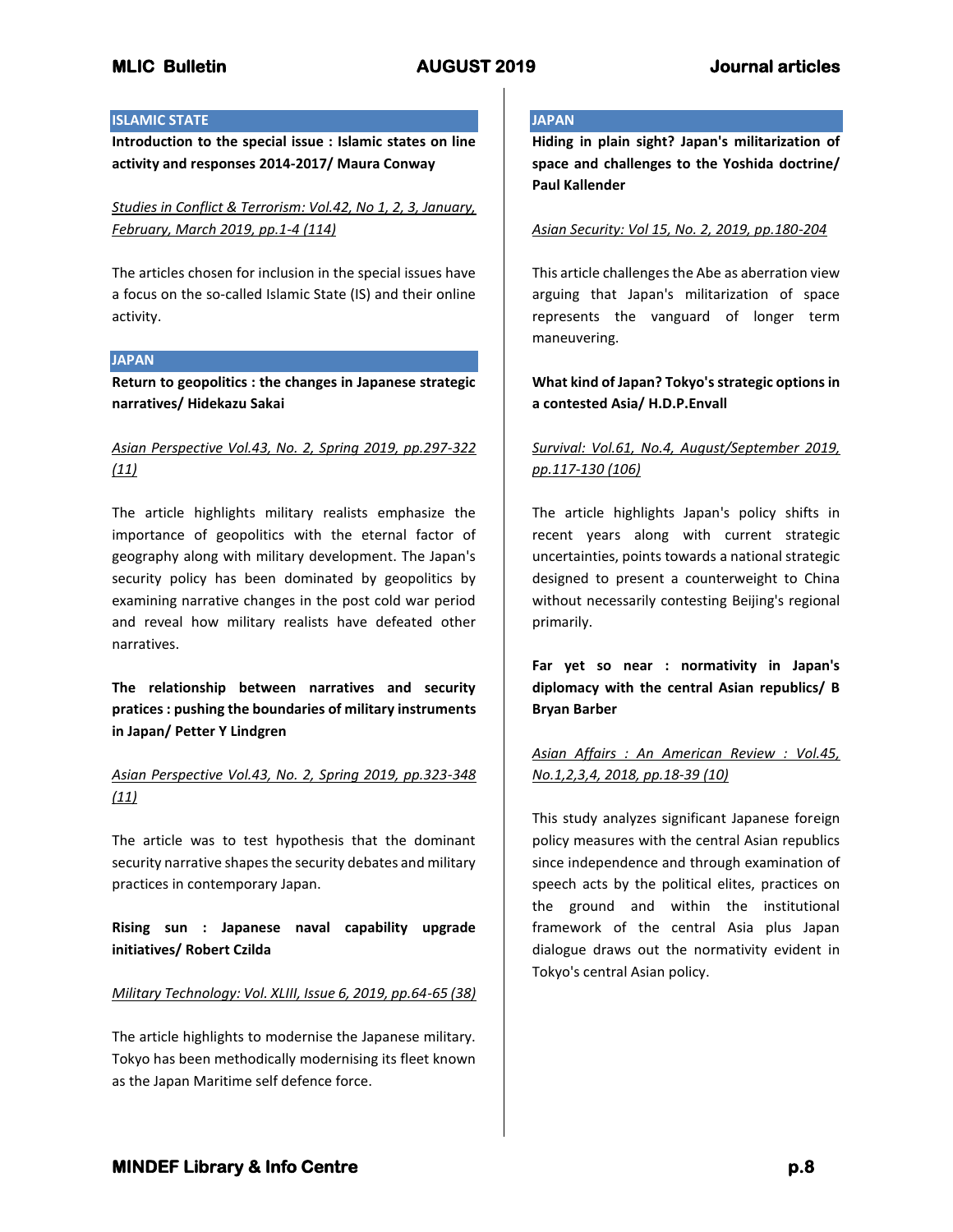### **JAPAN**

**Introduction : dimensions of Sino-Japanese rivalry in a global context/ Kai Schulze**

# *The Pacific Review: Vol.32, No.5, September 2019, pp. 725- 747 (103)*

The article highlights the literature of Sino-Japanese relations by moving the focus beyond political interactions in their immediate neighbourhood in East Asia. This special issue will provide a theoretically more sophisticated and empirically more complex perspective on the characteristics of Sino-Japanese relations the mutually constitutive impacts of Japan's and China's foreign policies.

**The more the merrier? Sino-Japanese security relations in the context of complex interstate rivalry in the Asia-Pacific region/ Elina Sinkkonen**

# *The Pacific Review: Vol.32, No.5, September 2019, pp. 748- 777 (103)*

This paper analyses the evolution of Sino-Japanese rivalry in the security sphere concentrating on the Chinese perspective and placing it within the wider context of complex interstate rivalry between China, Japan and the United States.

### **LEADERSHIP**

**Defeat in interstates war and the probability of political liberalization/ Shlomo O Goldman**

### *Alternatives : Vol 43 No 4, November 2018, pp.175-189 (1)*

The article examines the defeat in war increases the probability that states will be involved in an international crisis. enter a proses of political liberalization or alternatively curtail political rights.

### **LEADERSHIP**

**Leadership transformation/ Michael D Martinet**

*Marine Corps Gazette: Vol.103, No.7, July 2019, pp.6-14 (71)*

The article highlights culture is defined as a way of life in which beliefs, values, and behaviour norms are accepted and practiced throughout the organization.

## **MALAYSIA**

**Malaysia : perception of contemporary China and its economic political and societal determinants/ Emile Kok-Kheng Yeoh**

# *The Pacific Review: Vol.32, No.3, May 2019, pp. 395-418 (103)*

The article looks at the Malaysian perception of the contemporary rise of China by focusing more on the country's societal response.

**Malaysia's changing federal-state relations – the Sarawak imbroglio: constitutional amendment setback/ Piya Raj Sukhani**

### *RSIS Commentary : No 076, 18 April 2019 (F31)*

Pakatan Harapan failed to secure two-thirds majority in Parliament for its constitutional amendment to restore Sabah and Sarawak's equal status in Malaysia. Why did Sarawak abstain from voting for this amendment? What might be the ramifications for the federal government?

### **Resetting priorities/ Wu Shang-Su**

# *Asian Defence Technology : Vol.26, May-June 2019, pp.27-28 (130)*

The article highlights Malaysia's military modernisation process could see a new turn under the new government.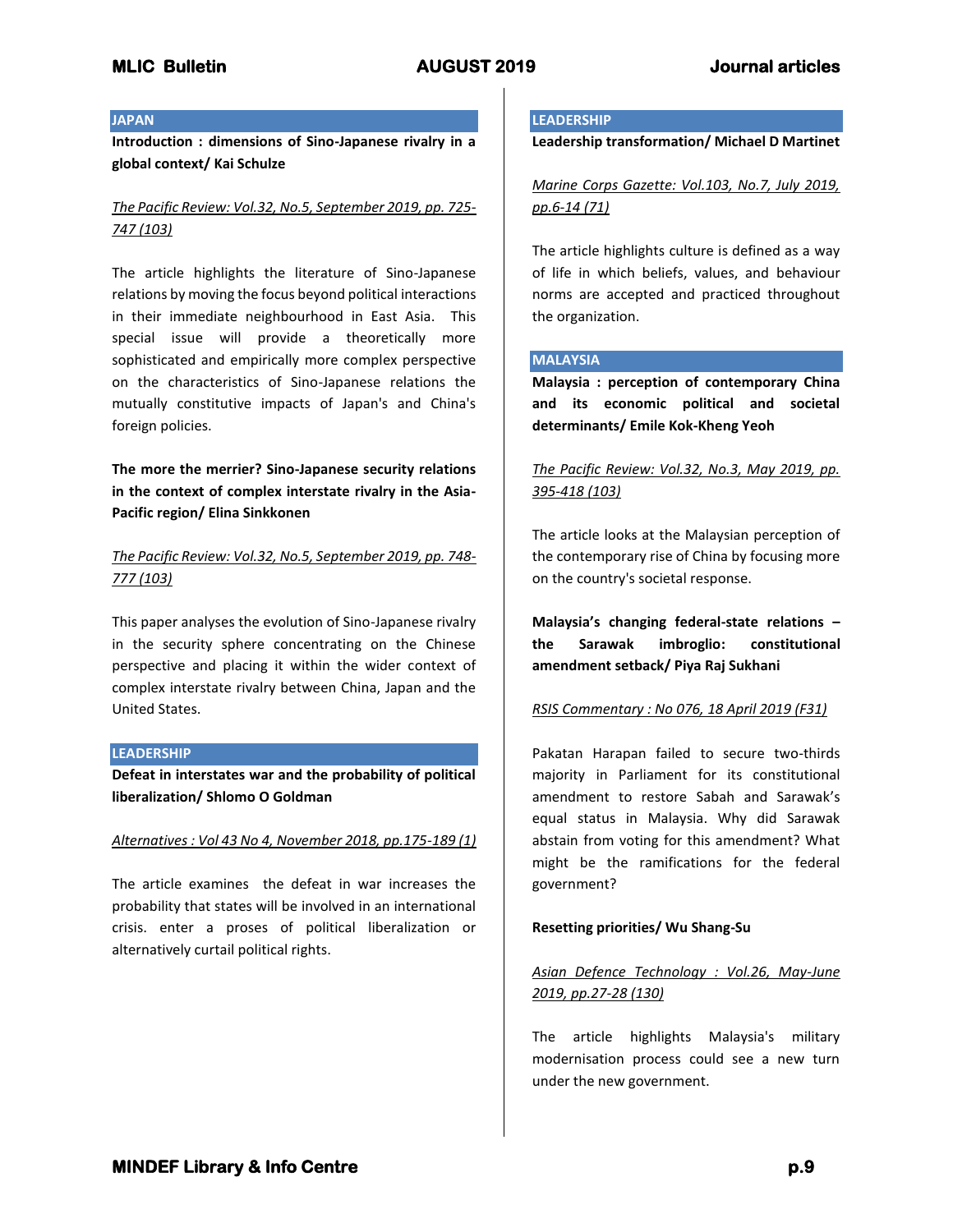## **MALAYSIA**

**Admiral Mohd Reza Mohd Sany : chief of the Royal Malaysian navy**

### *Asian Defence Journal : May-June 2019, pp.10-12 (131)*

The Royal Malaysian Navy (RMN) will move forward to transform itself into a credible, operationally deployable force to face current and future challenges in its mission to safeguard its sovereignty of the nation.

### **Port limits for Malaysia, Singapore back to 2018 lines**

### *Asian Defence Journal : May-June 2019, pp.45-48 (131)*

The article highlights the return to the 2018 lines followed a mutual agreement for the temporary suspension of the overlapping port limits.

### **Minister of Defence Malaysia, Mohamad Sabu**

### *Asian Defence Journal : March 2019, pp.8-13 (131)*

An exclusive interview with the defence minister, about the current security challenges facing the country, procurement of new equipment, regional and international relationships and the impending defence white paper.

### **General Affendi Buang, chief of air force Malaysia**

### *Asian Defence Journal : March 2019, pp.14-15 (131)*

The interview with chief air force Malaysia, speaks on some of the procurement programmes initiated by the service and updates on the capability of the current fleet of aircraft and equipment. The royal Malaysian air force (RMAF) is currently executing its capability development plan 2055.

## **MALAYSIA**

**Making jihadis, waging jihad : transnational and local dimensions of the ISIS phenomenon in Indonesia and Malaysia/ Kirsten E Schulze**

### *Asian Security: Vol 15, No. 2, 2019, pp.122-139*

The article aims to explain how, where and why the transnational and local intersect role of religion, particularly in the ideological narratives and recruitment strategies of local jihadi groups. This analysis is the question to what extent Indonesians and Malaysians were lured into joining ISIS as a result of its universal ideology and global recruitment strategy.

### **Malaysia in 2018/ Mustafa Izzudin**

# *Asian Survey: Vol.59 No.1, January/February 2019, pp.147-155 (12)*

It was a year of political turbulence and economic disruption for Malaysia in 2018. After decades of rule by the Barisan Nasional spearheaded by the United Malays national organisation 2018 witnessed a change in government.

### **Force multiplier/ Atul Chandra**

# *Asian Defence Technology : Vol.26, March/April 2019, pp.5-10 (130)*

The article highlights the Malaysian air force is looking for a new light fighter to retain its combat edge. In the future the RMAF has plans to operate two squadrons of multi-role combat jets.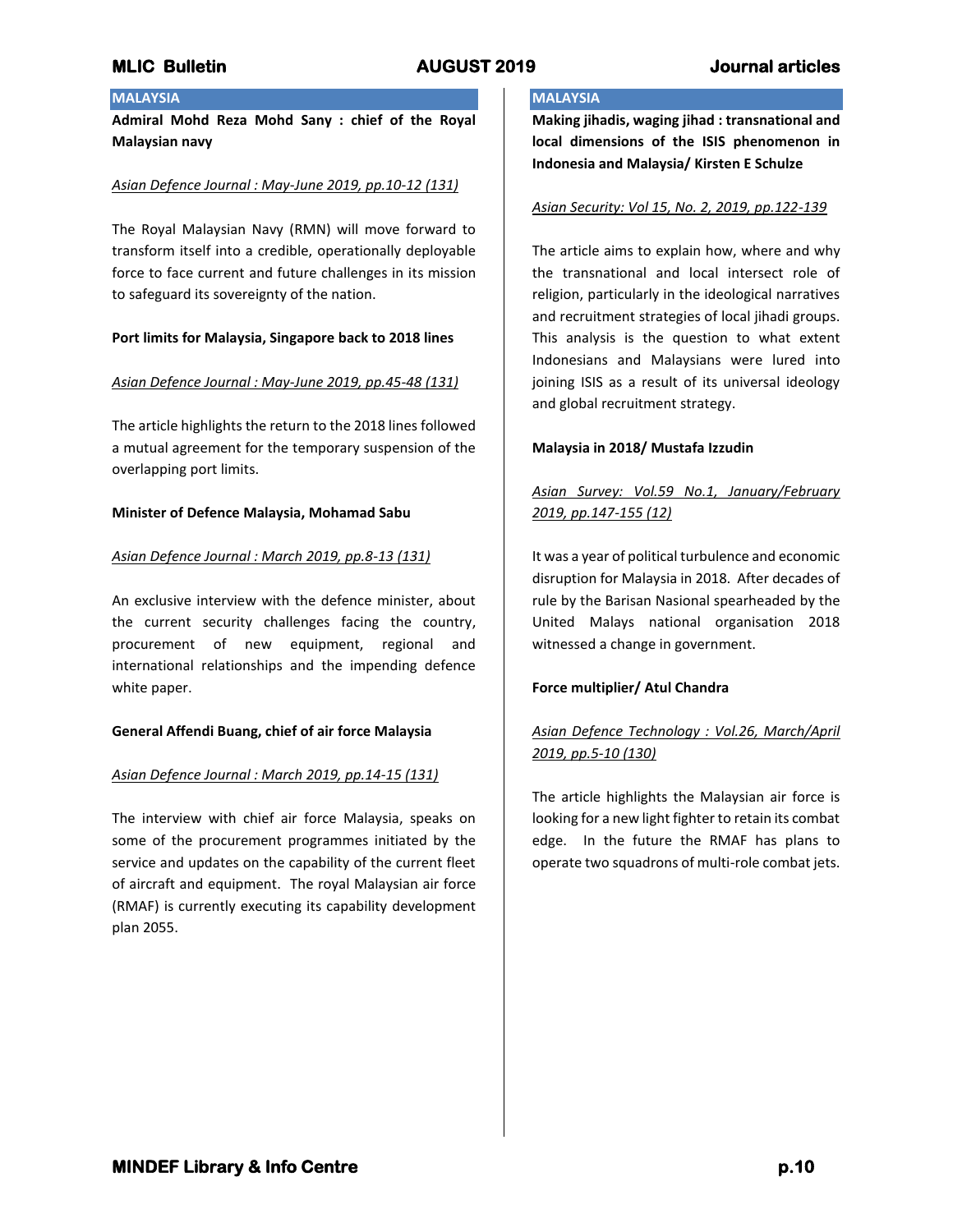# **MALAYSIA**

**Malaysia : continued tussle over succession to mar Malaysian politics**

*Asia Monitor South East Asia Vol.2 : Vol.30, Issue 9, September 2019, pp.1-3 (49)*

The article highlights Mahathir will hand over the premiership to Anwar before the next election 2023 with Mahathir likely aware of the damage to the unity of the coalition if he reneged on the foundational promise of the PH coalition

**The 14th general elections in Malaysia/ Abdul Rashid Moten**

# *Asian Survey: Vol.59 No.3, May/June 2019, pp.500-520 (12)*

This study explains contentions by analyzing the role of parties and coalitions. it provides a systematic overview of the electoral process and an assessment of how it shapes the country's political environment.

### **MEDIA WARRIORS**

**Social media warrirors: levraging a new battlespace/ Buddhika B Jayamaha**

*The US Army War College Quarterly Parameters: Vol. 48, No.4, Winter 2018-19, pp.39-49 (83)*

This article explains modern efforts to create a new battlespace within the civil societies of Western countries. The social media warriors and their handlers regard the internet as an ungraded, undersurveilled and ill-defined human to human interface that can be easily manipulated.

### **MILITARY KNOWLEDGE TRANSFORMATION**

**The military as a learning organisation : establishing the fundamentals of best practice in lessons-learned/ Tom Dyson**

*Defence Studies: Vol 18, No. 4, December 2018, pp. 433-453 (105)*

This article breaks new ground by drawing upon the literature on dynamic organisational processes and activities which are necessary to implement successful lesson-learned. It examines the organisational features which facilitate knowledge transformation.

### **MYANMAR**

**Myanmar's intelligence apparatus and the fall of General Khin Nyut/ Andrew Selth**

*Intelligence and National Security: Vol.34, No.5, August 2019, pp.619-636 (99)*

The article highlights the General Khin Nyut presided over the development of a large and powerful security apparatus that underpinned military rule and played a major role in the country's international relations.

## **NORTH KOREA**

**Putin-Kim summit: enter the Russian factor/ Chris Cheang**

### *RSIS Commentary : No 083, 29 April 2019 (F31)*

President Vladimir Putin's meeting with North Korean leader, Kim Jong-un on 25 April 2019 in Vladivostok is not unexpected. It merely confirms that Russia has always had a role in trying to resolve the protracted issue of North Korea's nuclear weapon development. The main purpose of this meeting is to reinforce the message that the US alone cannot influence what Pyongyang will do on denuclearisation.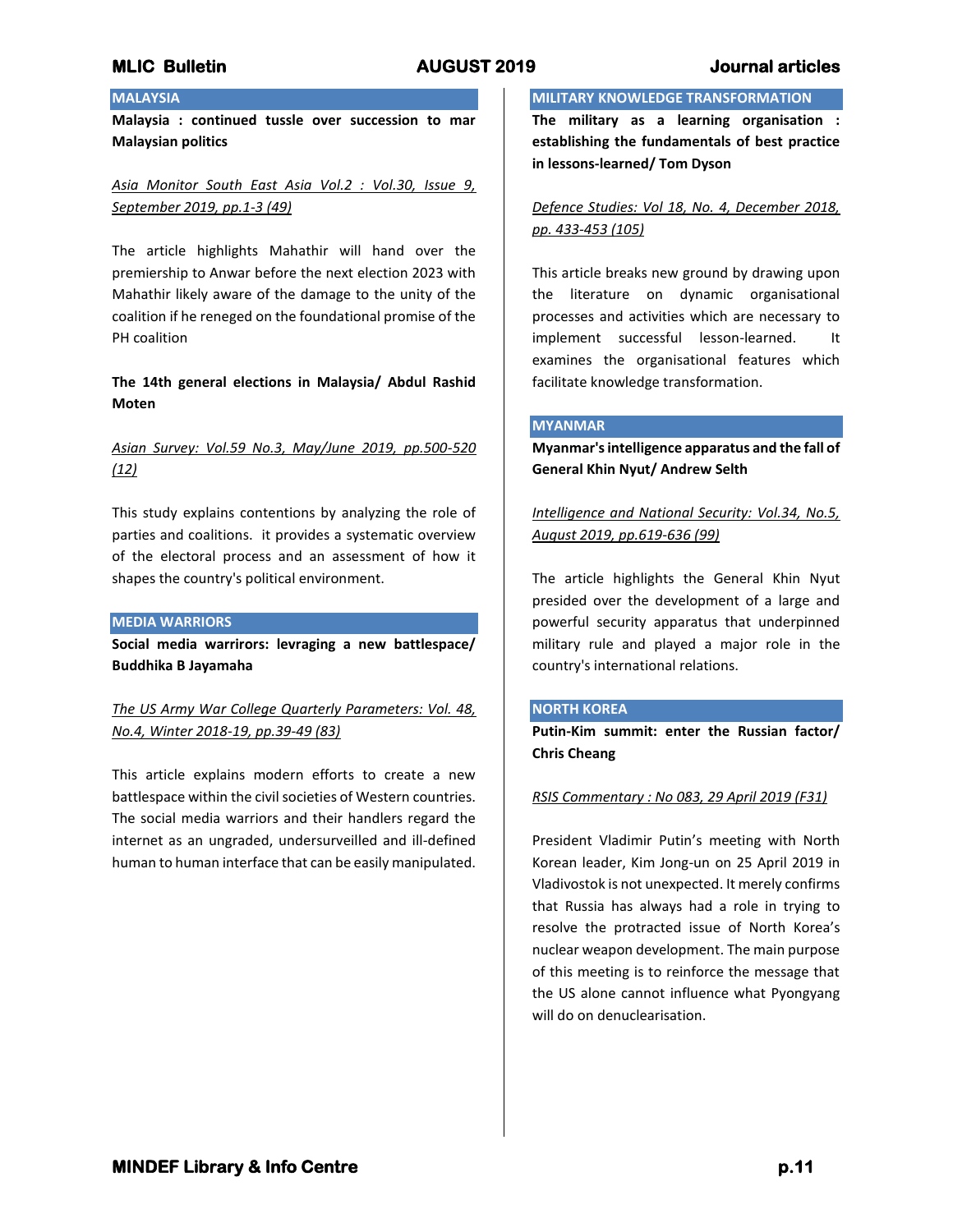# **NORTH KOREA**

**Another long challenge shared by the Indo-Pacific region/ Chun In Bum**

# *Indo-Pacific Defense Forum: Vol 44, Issue 1, 2019, pp. 14- 19 (F5)*

The article highlights North Korea the full scale of challenges that faces any nation that must work in North Korea must understand North Korea and its military capabilities. The focus is North Korea's illicit nuclear weapons capability as other weapons of mass destruction.

### **Kim missile tests draw muted U.S. reaction**

## *Arms Control Today: Vol.49, No.5, June 2019, pp.29-30 (5)*

The decision to resume missile testing without breaching moratorium have been designed to demonstrate the Kim's ultimatum for negotiations is serious. The test followed new U.S.- South Korean military drills that replaced larger, annual exercise that North Korea regularly criticized as provocative.

**Korean denuclearization in the context of earlier proliferation and disarmament negotiations/ Stephen Blank**

*The Journal of East Asian Affairs: Vol 32 No.2, Winter/Summer 2018, pp.1-30 (35).*

The article looks at the reasons why the stagnation is occuring and ties it to previous examples of disarmament negotiations. This discussion with US, North Korea has held three summits with South Korea signed several confidence building measures with South Korea. These include the suspension of nuclear tests, reports of North Korean dismantlement of some nuclear sites, and the corresponding suspension of US-ROK exercises.

## **PAKISTAN**

**Correlates of perceived insecurity : evidence from Pakistan/ Muhammad Nasir**

## *Defence and Peace Economics: Vol 30, No. 4, July 2019, pp.488-504*

Pakistan is a country which has experienced sporadic waves of violence in the form of terrorism since incident of 11 September 2001. This study explores the correlates of perceived insecurity among the households in Pakistan.

# **Indian spies inside Pakistan : South Asian human intelligence across borders/ Ryan Shaffer**

# *Intelligence and National Security: Vol.34, No.5, August 2019, pp.727-742 (99)*

The article highlights commonalities among Indian spies using the words of Indian officers to better understand human intelligence efforts inside Pakistan. It examines India's historical efforts to spy inside Pakistan from the mid 1960s to the early 1970s.

## **Pakistan in 2018 : theft an election/ Aqil Shah**

# *Asian Survey: Vol.59 No.1, January/February 2019, pp.98-107 (12)*

Parliamentary elections in July 2018 brought the right wing Pakistan headed by former cricketer Imran Khan to power.

**Pakistan's approach to countering violent extremism (CVE) : reframing the policy framework for peacebuilding and development strategies/ Saira Bano Orakzai**

*Studies in Conflict & Terrorism: Vol.42, No 7, 8, 9, July, August, September 2019, pp.755-770 (114)*

The article highlights security centric counterterrorism policies such a change requires balancing security, development and prevention centric policies in order to redefine Pakistan's policy framework.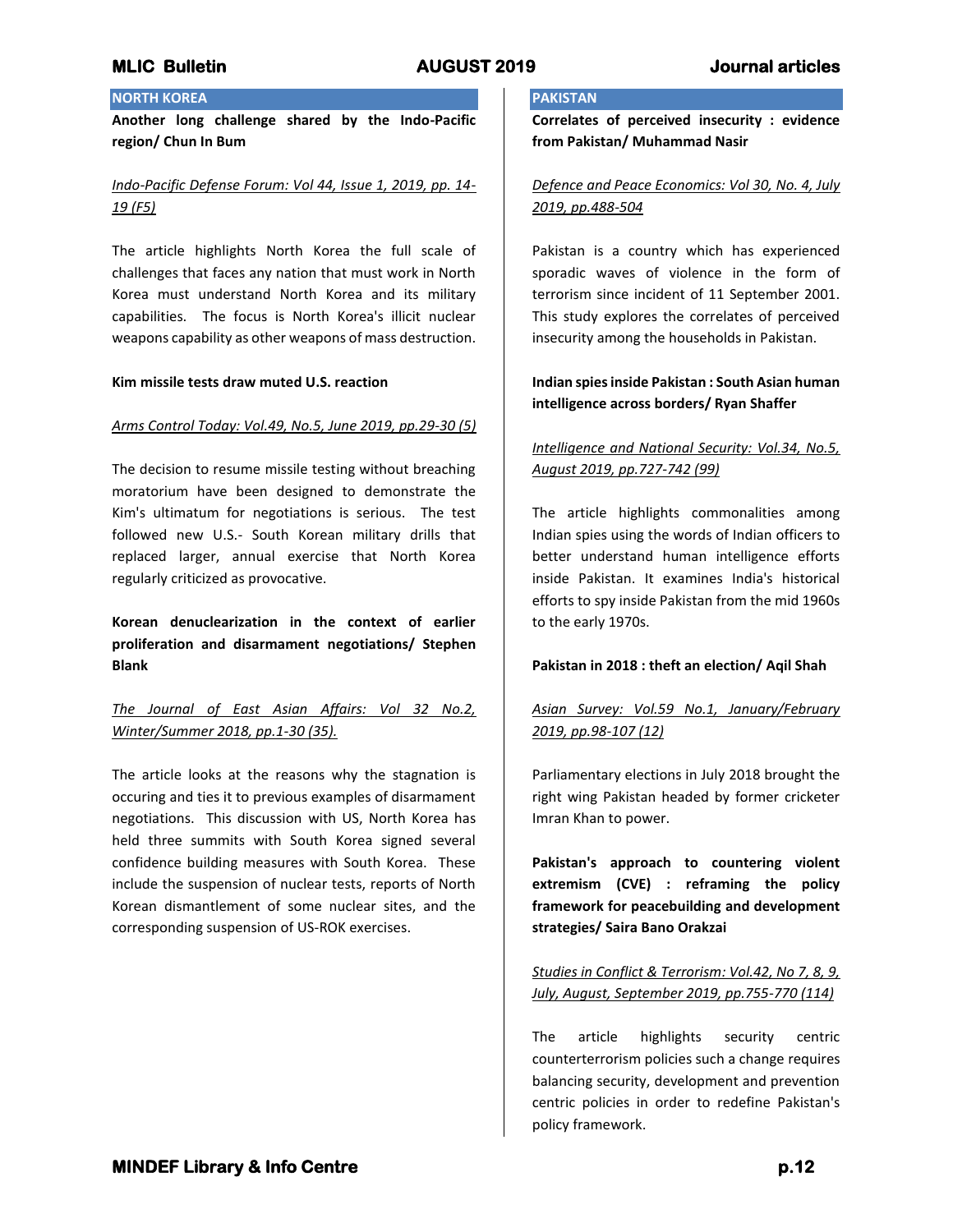# **PAKISTAN**

## **Tense stanoff/ Atul Chandra**

# *Asian Defence Technology : Vol.26, March/April 2019, pp.11-12 (130)*

Asia's nuclear armed adversaries engage in an aerial duel. According to details of the Indian strikes were provided by Pakistan out of three Indian fighter formations which approached Pakistani airspace.

### **PHILIPPINES**

**Breakthrough for Bangsamoro: can they overcome the odds?/ Joseph Franco**

### *RSIS Commentary : No 069, 10 April 2019 (F31)*

Muslim Mindanao is getting a fresh start as an autonomous region in the Philippines. Repeated delays to the Bangsamoro Transition Authority's (BTA) inauguration have, however, raised questions about its ability to bring tangible benefits to its constituents. Failure to manage frustrations can derail the Bangsamoro's self-governance.

**Explaining the Duterte administration's appeasement policy on China : the power of fear/ Renato Cruz De Castro**

# *Asian Affairs : An American Review : Vol.45, No.1,2,3,4, 2018, pp.165-191 (10)*

This article examines Philippine foreign policy under the Duterte administration. The aims to earn goodwill with China and Philippines can avail itself of enormous aids and loans from China's belt and road initiative (BRI)

## **RUSSIA**

**Russian responses to the changing character of war/ Bettina Renz**

# *International Affairs: July 2019, Vol.95, No.4, pp.817-834(32)*

This article argues that small wars were never the main focus of Russian views on military transformation and the utility of force. Tracing the country's experience of war and conflict regionally and internationally since the end of cold war

# **Russian ambition : Moscow exploits shifts in Indo-Pacific alliances to grab power**

# *Indo-Pacific Defense Forum: Vol 44, Issue 1, 2019, pp. 21-23 (F5)*

The article highlights strong alliances and partnership create the foundation of the United States security strategy. Alliances underpin the regional stability that has allowed the Indopacific region to flourish economically and politically.

### **SINGAPORE**

**The Singapore Air Force (SAF) After Next Incarnation/ Michael Raska**

### *RSIS Commentary : No 041, 8 March 2019 (F31)*

Singapore is gradually unveiling the contours of its future military modernisation paths for the SAF planned for the mid-21st century. Its trajectory will be shaped not only by adapting emerging critical technologies to new security requirements, but equally important, institutional agility to exploit new technologies.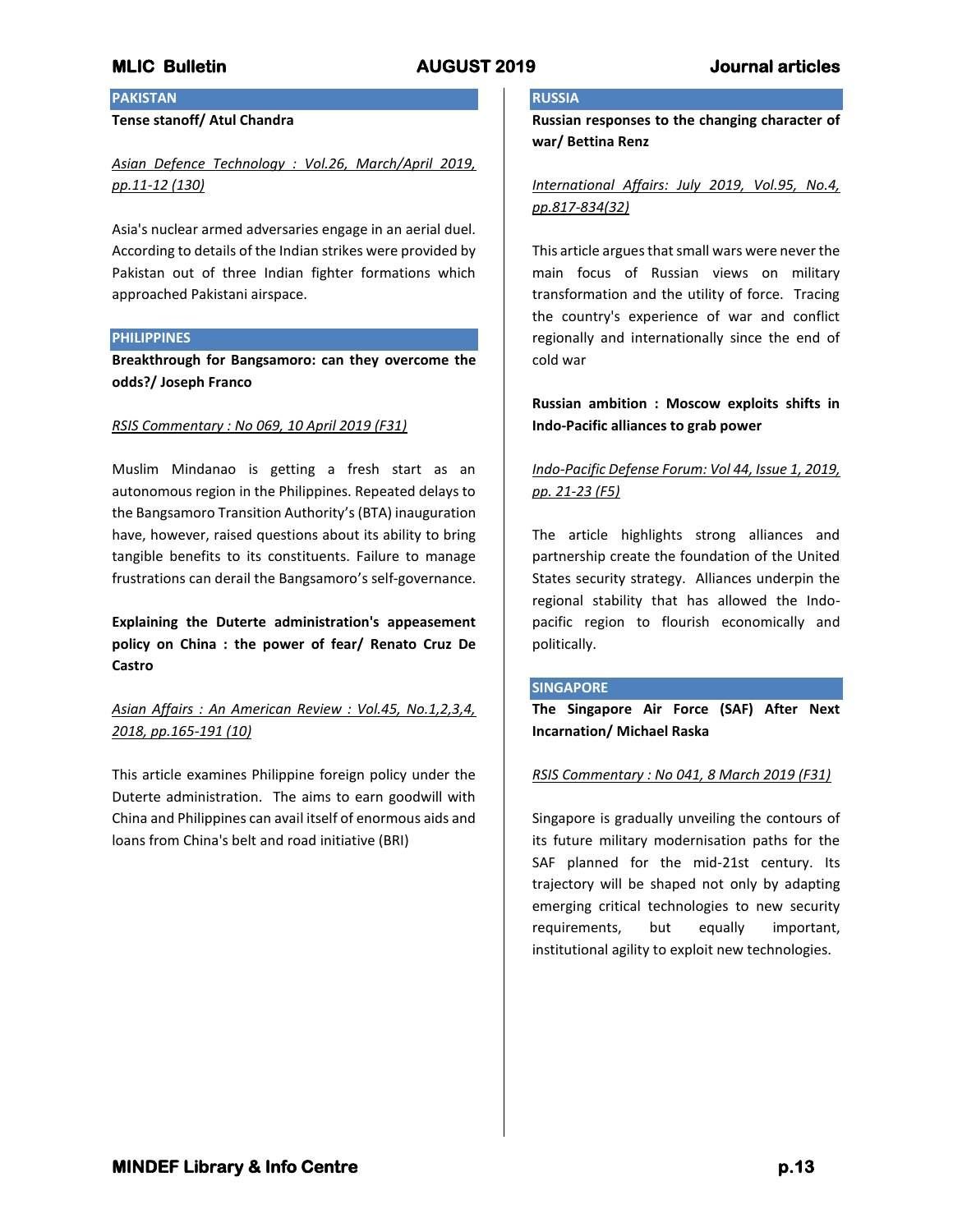# **SINGAPORE**

**Singapore's total defence: overcoming complacency/ Neo Loo Seng**

### *RSIS Commentary : No 062, 02 April 2019 (F31)*

The absence of terror attacks in Singapore has led many Singaporeans to become complacent about the threat landscape. This could in turn, undermine national crisis preparedness. How can Singaporeans avoid this complacency mindset?

**Post-Lee Kuan Yew world: is his strategic vision still relevant?/ Han Fook Kwang**

### *RSIS Commentary : No 061, 01 April 2019 (F31)*

Singapore's founding prime minister Lee Kuan Yew shaped the country's foreign policy since its independence in 1965. But the world has changed much with the shifting geopolitical balance of power and disruptions caused by digital technology. Are Lee's thinking and strategic vision still relevant in this new world?

**Bill to protect from online falsehoods: refinements needed/ Stephanie Neubronner**

### *RSIS Commentary : No 085, 30 April 2019 (F31)*

The Protection from Online Falsehoods and Manipulation Bill Singapore is set to introduce should be viewed as a first step in developing a suitable approach towards countering the threat of disinformation online. To ensure Singapore develops sufficient resilience, additional details and refinements are needed

# **China's belt and road in Southeast Asia : constructing the strategic narrative in Singapore/ Alice D Ba**

# *Asian Perspective Vol.43, No. 2, Spring 2019, pp.249-272 (11)*

This article makes several contributions to the ever expanding literature both on belt and road, China's relations with BRI countries and traced Singapore's efforts to negotiate belt and road as both policy and as an expression of Chinese power and influence.

## **SINGAPORE**

**Hunter AFV : kenderaan berperisai terbaru Singapura/ Murshid Al-Hafiz**

### *Perajurit : July 2019, pp.32-34 (133)*

Armoured fighting vehicle (AFV) produk siap dari program next generation armoured fighting vehicle (NGAFV) kini memasuki perkhidmatan tentera darat Singapura prototaip program yang dikendalikan oleh ST engineering

# **Republic of Singapore navy : strong and capable/ C H Fong**

# *Asian Defence Journal : May-June 2019, pp.16-20 (131)*

The Republic of Singapore Navy (RSN) continues to be a strong and capable force to protect the nation's sea lines of communication that is vital to the country's continued peace and prosperity. RSN is still looking to expand its operational capabilities.

**Singapore in 2018 : global spotlight, regional anxieties, and leadership succession concerns/ Narayanan Ganesan**

# *Asian Survey: Vol.59 No.1, January/February 2019, pp.209-214 (12)*

In foreign policy bilateral relations with Malaysia sank to a new low, with maritime and airspace control and boundary issues coming to fore. The maritime dispute involved Malaysia's extensions of port limits for the state of Johor which Singapore complained infringed on its territorial waters.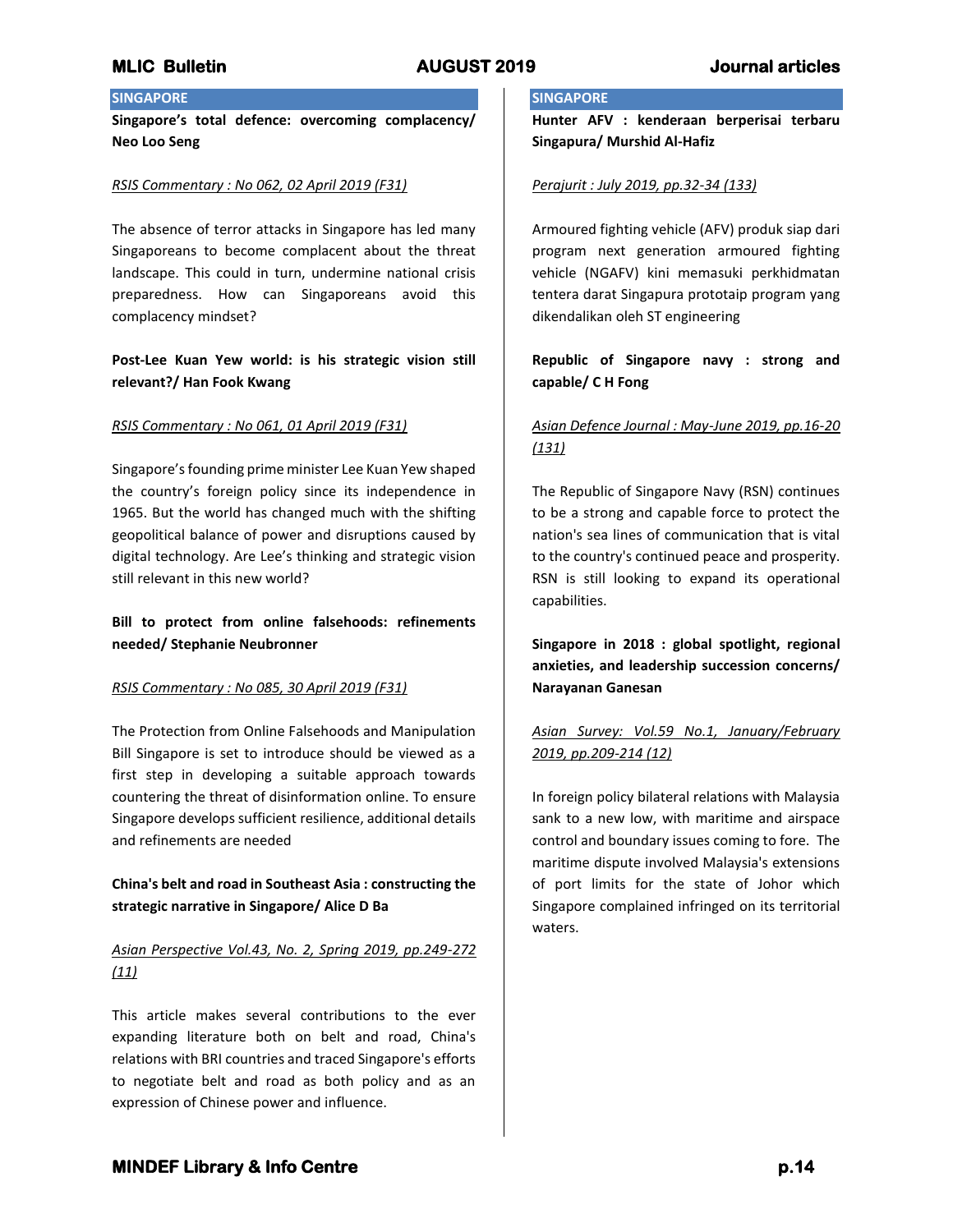# **SINGAPORE**

## **Down under/ Jay Menon**

# *Asian Defence Technology : Vol.26, March/April 2019, pp.20-24 (130)*

The article highlights the strategic advantages, countries in the region are expanding for modernising their submarine capabilities. There have been a number of recent developments concerning submarine technology in the region especially South East Asia.

## **Signaling its intentions/ Arun Sivasankaran**

# *Asian Defence Technology : Vol.26, March/April 2019, p.30 (130)*

The article highlights Singapore deciding to buy up to 12 F-35S one of the most modern militaries in the region is set to get more powerful.

## **SOUTH KOREA**

**Japanese revisionists and the Korean threat : insights from ontological security/ Shogo Suzuki**

# *Cambridge Review of International Affairs: Vol.32, No.3, June 2019, pp. 303-321 (93)*

This article aims to highlight the empirical case study of the emergence of the South Korean ontological security threat. An exclusive focus on traditional security threats that entail the threat use and control of military force misses the broader variety of threats that Japan faces.

### **TERRORISM**

**Fundraising for right-wing extremist movements : how they raise funds and how to counter it/ Tom Keatinge**

### *RUSI Journal: March 2019, pp.10-23 (127)*

The article highlights the importance of acknowledging the growing threat posed by right-wing terrorism and extremism, and the need to develop an increased understanding of related fundraising strategies.

## **TERRORISM**

**Disrupting daesh : measuring takedown of online terrorist material and its impacts/ Maura Conway**

*Studies in Conflict & Terrorism: Vol.42, No 1, 2, 3, January, February, March 2019, pp.141-160 (114)*

This article contributes to public and policy debates on the value of social media disruption activity with respect to terrorist material.

**Social media and (counter) terrorist finance : a fund raising and disruption tool/ Tom Keatinge**

# *Studies in Conflict & Terrorism: Vol.42, No 1, 2, 3, January, February, March 2019, pp.178-205 (114)*

This article will explore social media can be used in a number of innovative ways by those seeking to raise finance for terrorist groups promoting a terrorist group's cause and an associated call for funding in support as a payment platform.

**Al-Qaeda and the Islamic State's break : strategic strife or lackluster leadership?/ Tricia Bacon**

# *Studies in Conflict & Terrorism: Vol.42, No 1, 2, 3, January, February, March 2019, pp.229-263 (114)*

This article examines what impact bin Laden's death had on the alliance rupture between Al-Qaeda and ISIS. Examining the Al Qaeda and ISIS alliance rupture through a first image lens and using counterfactual analysis.

**An ethnographic study on the Indonesian immigrant community and its Islamic radicalization in South Korea/ Minwoo Yun**

*Studies in Conflict & Terrorism: Vol.42, No 1, 2, 3, January, February, March 2019, pp.292-313 (114)*

The article highlights the developments of Islamic radicalization within the Indonesian immigrant community in particular and the muslim immigrant community in general.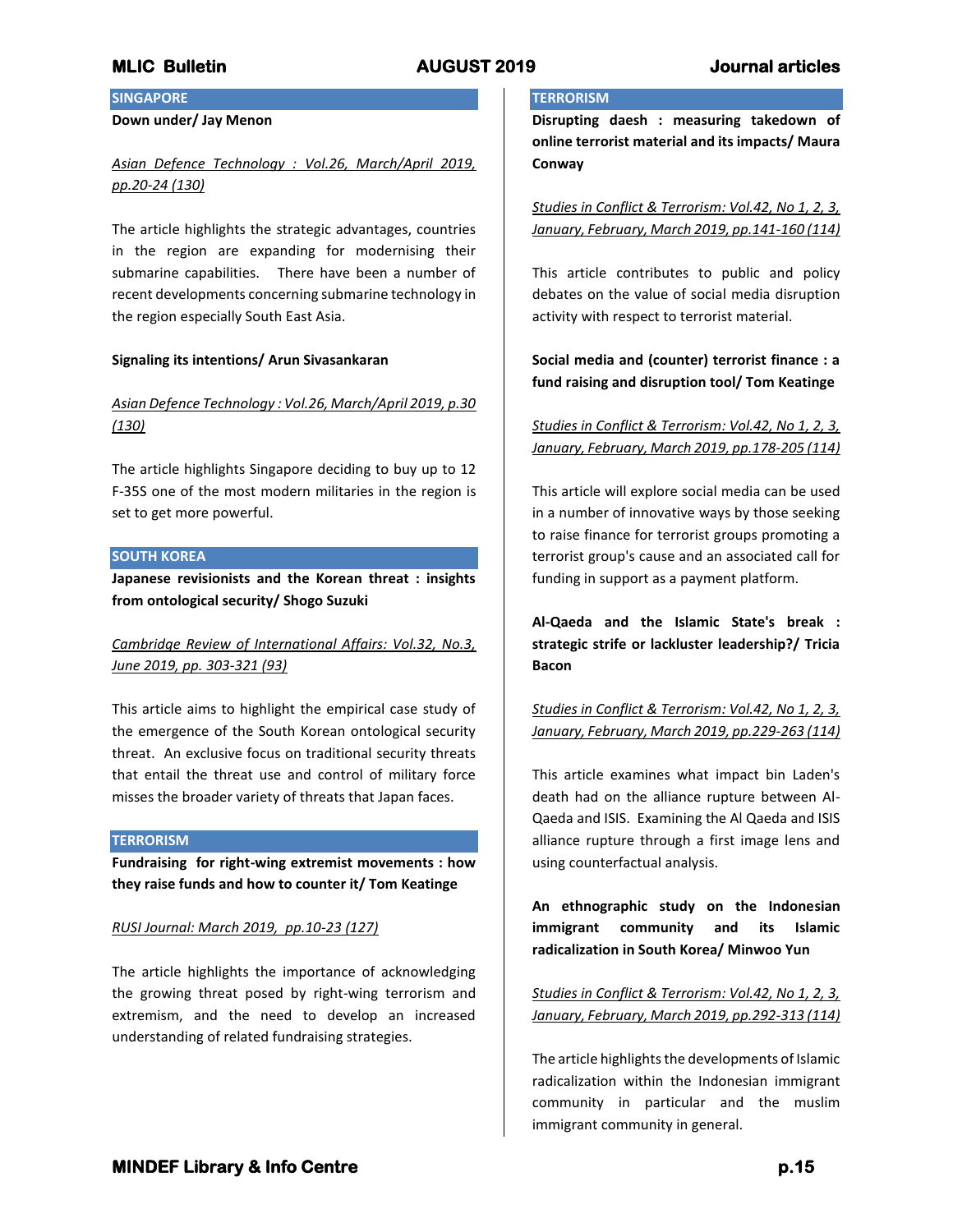# **TERRORISM**

**The impact of Islamic state's ideological correction initiative on al Qaeda's bid for relevance/ John Turner**

# *Small Wars & Insurgencies: Vol. 30, No.3, June 2019, pp. 563-586 (97)*

This article has endeavoured to break down the features of ideological correction and demonstrate where it serves to benefit AQC as it seeks to reclaim the vanguard of the jihad

# **Terrorism and social schisms : are there lessons from the New Zealand attack?**

# *Defense & Foreign Affairs Strategic Policy: No.3, 2019, pp. 8-10 (22)*

The article highlights how the New Zealand government and the media responded to a terrorist attack in Christchurch.

# **Religion, state and terrorism : a global analysis/ Nilay Saiya**

# *Terrorism and Political Violence: Vol. 31, Nos.1-3, January-June 2019, pp.204-223 (116)*

The article highlights the literature on religious restrictions and violence, identifies different pathways by both minority and majority religious restrictions increase the likelihood of terrorism. The argument and findings within the context of national security policy.

## **THAILAND**

**Cobra gold 2019: strengthens Thailand - US relations.**

*ADJ's Training & Simulation: Vol 12, Issue 1, January - March 2019, pp.18-19 (132)*

The militaries of Thailand and the United States have been training together in a series of drills that are strengthen the ties between the two countries. Seven nations in addition to Thailand and the United States are active participants China, India, Indonesia, Japan, Malaysia, Singapore and South Korea

## **THAILAND**

**Cobra gold : the bedrock of Thai-US relations and region/ Isaak Zulkarnaen**

## *Asian Defence Journal : March 2019, pp.4-7 (131)*

The article highlights the exercise is organised in Thailand every year consisting of a command post exercise humanitarian projects and disaster relief and field training exercise. The multinational observer programme is part of a transformation of cobra gold into a more multinational exercise to build regional readiness while complementing the existing strong bilateral relationship between Thailand and US.

## **Thailand in 2018/ Yoshifumi Tawada**

# *Asian Survey: Vol.59 No.1, January/February 2019, pp.164-169 (12)*

Military government has attempted to postpone a general election it is inevitable. Concerted campaigns by the military, the judiciary and demonstrations who were nearly immune from any crackdown elected governments. The basic rules of government were revised to constrain elected politicians.

## **Thailand : deploys peacekeeping forces**

# *Indo-Pacific Defense Forum: Vol 44, Issue 1, 2019, pp. 34-41 (F5)*

A question and answer with Royal Thai armed forces about Thailand's commitment to international peacekeeping. Preparing troops for deployment the centre ensures that troops deployed to UN peacekeeping operations are selected, generated, equipped and trained according the UN standards.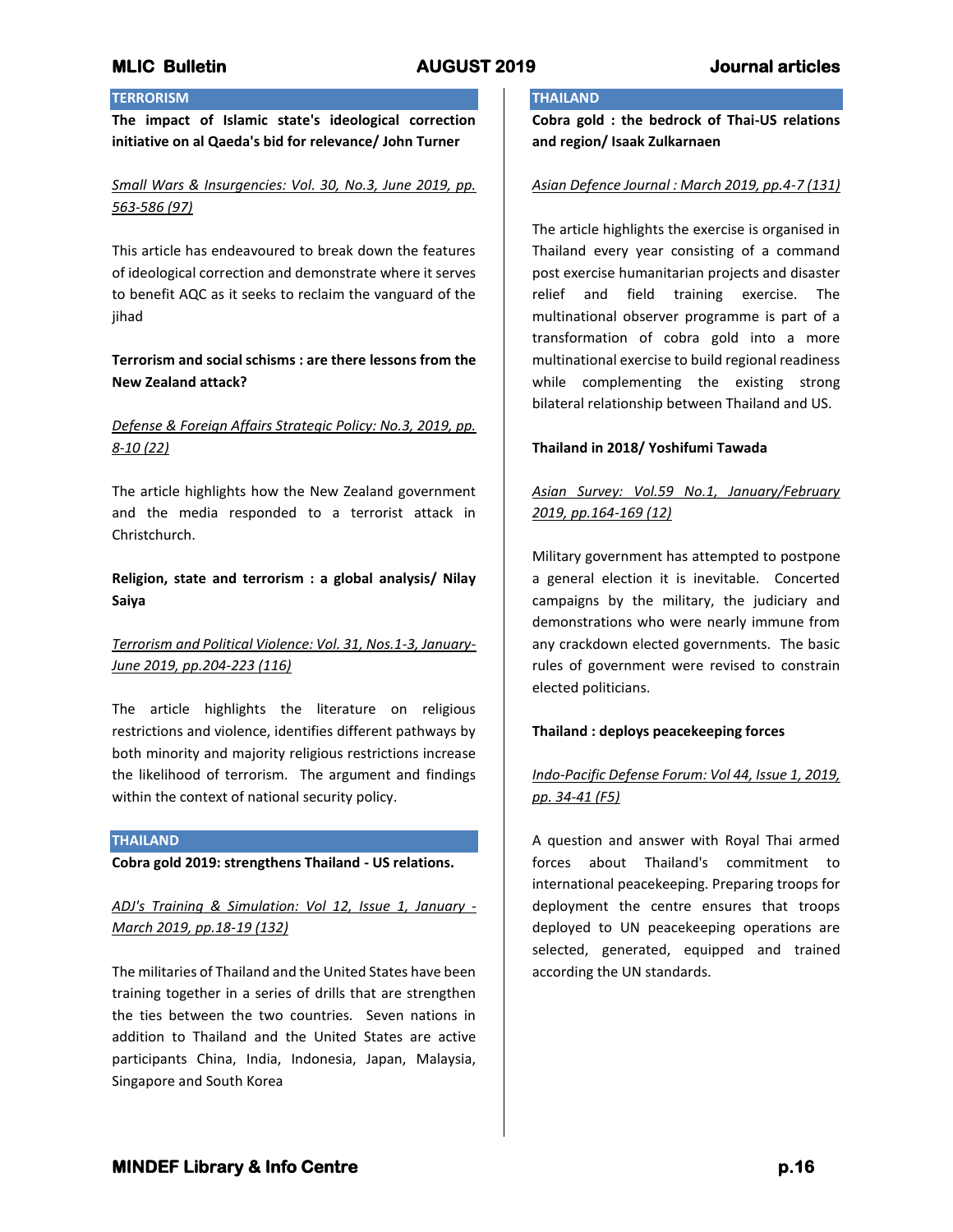## **THAILAND**

**Thailand : new government - disunity looms large, but low coup risk**

# *Asia Monitor South East Asia Vol.1 : Vol.30, Issue 9, September 2019, pp.1-4 (49)*

The article highlights the government is less likely that its predecessors to suffer a military coup given the strong relationship it has with the army. The government will likely continue the policies begun under the military junta.

# **Thailand's kra canal proposal and China's maritime silk road : between fantasy and reality/ Lam Peng ER**

# *Asian Affairs : An American Review : Vol.45, No.1,2,3,4, 2018, pp.1-17 (10)*

The article examines the controversy over the alleged China -Thai memorandum of understanding on the kra canal. The article argues that the greatest obstacle tot he construction of the kra canal is not a lack of desire on the part of China but the polarized nature of Thai domestic politics leading to a paralysis in the decision making over the issue.

**Special issue : quagmire of violence in Thailand's southern borderlands// Srisompob Jitpiromsri**

# *Asian Affairs : An American Review : Vol.45, No.1,2,3,4, 2018, pp.43-55 (10)*

The article highlights Thailand's Deep South crisis continues unabated. The Deep South struggle revolves around control over the contemporary Thai provinces.

# **Dealing with dangerous : peace : politics of words in the armed conflict of Pa(t)tani/ Ramadon Panjor**

# *Asian Affairs : An American Review : Vol.45, No.1,2,3,4, 2018, pp.56-77 (10)*

The article elaborates upon the semantic dynamic means of unfolding to present times how contested words and concepts could shape conflict and the peace process and how peace communities should deal with confronting the political convenience of accepting armed conflict.

## **THAILAND**

**Peace process and transitional justice : the comparative study of Mindanao, Colombia and Thailand's deep south/ Fareeda Panjor**

*Asian Affairs : An American Review : Vol.45, No.1,2,3,4, 2018, pp.78-97 (10)*

The objective of this study is to understand the linkage between peace processes and transitional justice in armed conflict areas from Mindanao (Philippines), Colombia and Thailand's deep south in the implementation of transitional justice.

**Perpetual transitions : the institutionalization of military tutelage systems in Myanmar and Thailand/ Adam Macdonald**

# *Asian Affairs : An American Review : Vol.45, No.1,2,3,4, 2018, pp.139-164 (10)*

The article highlights the existence of political allies and cohesiveness of the military and the degree of unification of domestic opposition elements against them and international pressure and influences.

# **Royal Thai navy's latest frigate takes to the seas/ Guy Toremans**

## *Naval Forces: Vol.XL, No.IV, 2019, pp.56-59 (41)*

The royal Thailand navy's brand new frigate HTMS, plan to develop and strengthen Thai military capabilities 2011-2020, listed the acquisition for frigates as the highest priority for the RTN.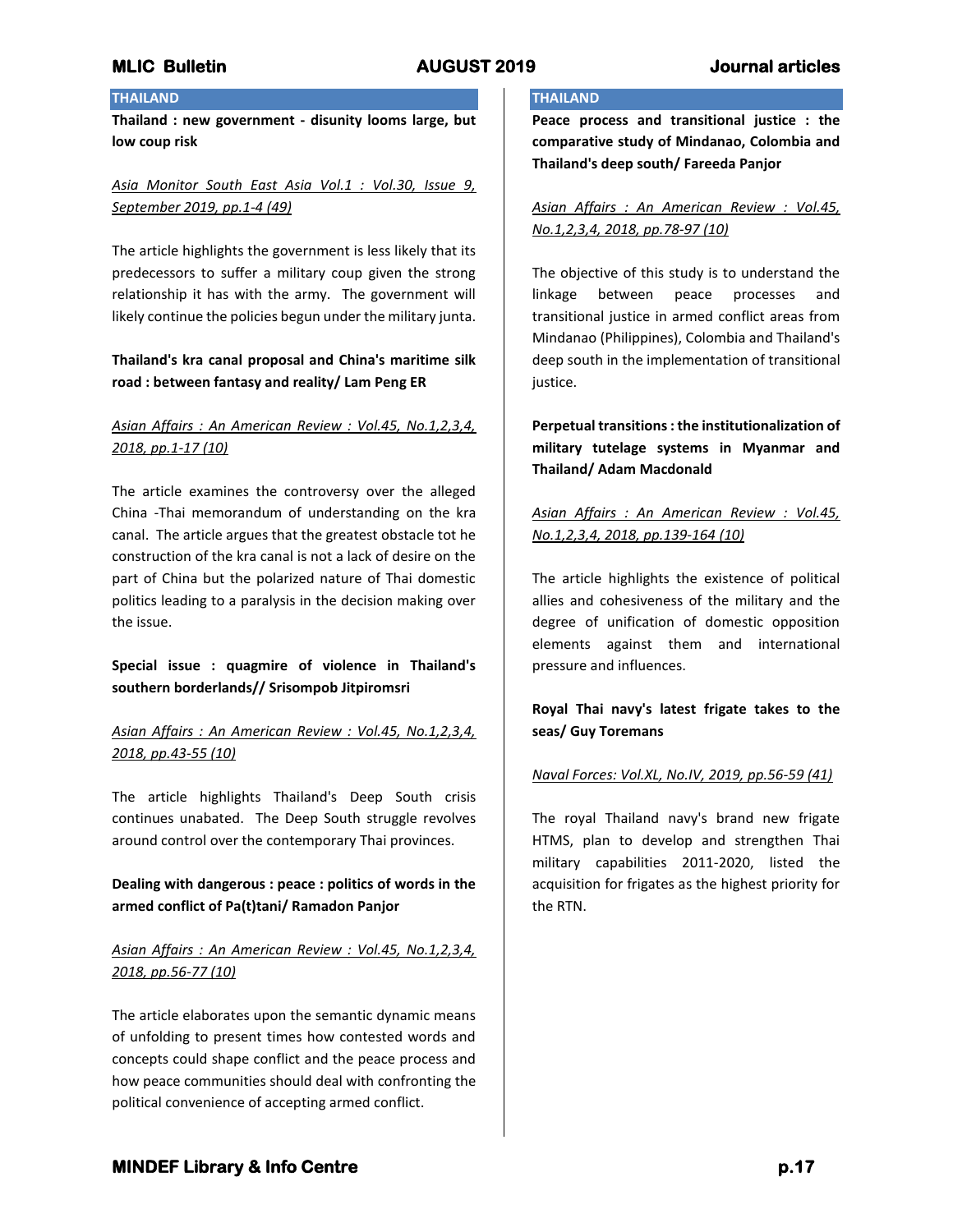## **TRAINING**

**Military flight training set for fresh fleet expansion/ Simon Edwards**

## *Flight International: 30 July-5 August 2019, p.19 (65)*

UK procurement officials are evaluating an expansion of the country's military flight training fleet, with decisions on the acquisitions of new rotary- and fixed-wing aircraft due over the next 12 to 18 months.

## **UNMANNED AERIAL VEHICLE**

**Asia-Pacific unmanned aerial vehicle directory 2019/ JR Ng**

# *Asian Military Review: Vol.27, Issue 4, June/July 2019, pp.12-25 (60)*

The expansion for regional UAV developments particularly of fielded technologies and their use in an operational environment. The proliferation of UAVs is indicative of the increasing maturity of such platforms and their associated technologies growing confidence and desire of regional countries to incorporate into their military forces

### **Eyes in the sky/ Arun Sivasankaran**

# *Asian Defence Technology : Vol.26, March/April 2019, pp.13-16 (130*)

The article highlights the unmanned aerial vehicles for maritime surveillance increasingly in demand in the Asia Pacific and other regions.

**Adaptive covariance estimation of LiDAR based positioning errors for UAVs/ Akshay Shetty**

## *Navigation : Vol 66 No 2, Summer 2019, pp.463-476 (43)*

Unmanned aerial vehicles (UAVs) commonly relies on global navigation satellite system (GNSS) signals. In this paper highlights the demonstrate a clear improvement in the UAVs global position estimation using adaptive covariance matrix for LiDAR based measurements.

## **VIETNAM**

**Vietnam : a case of military obsolescence in developing countries/ Shang-su Wu**

# *The Pacific Review: Vol.32, No.1, January 2019, pp. 113-130 (103)*

This paper presents a synthetic framework composed of several indicators to examine obsolescence. Vietnam has been selected for the application of the framework for its large number of cold war legacies.

## **Vietnam's catch up challenge/ JR Ng**

# *Asian Military Review: Vol.27, Issue 4, June/July 2019, pp.40-44 (60)*

Vietnam's legacy 1970s armed forces are gradually being updated with new equipment as defence spending increases. In military expenditure in Southeast Asia in mid-2000s have led to a fundamental shift in the military power of the People's army of Vietnam

### **WARFARE**

**The insufficiency of U.S. irregular warfare doctrine/ John A Pellleriti**

# *JFQ : Joint Force Quarterly : 2nd Quarter 2019, Issue 93, pp.104-110 (79)*

The article discusses United States enters a new era of near-peer competition current irregular warfare doctrine is insufficient to counter adversary irregular strategies.